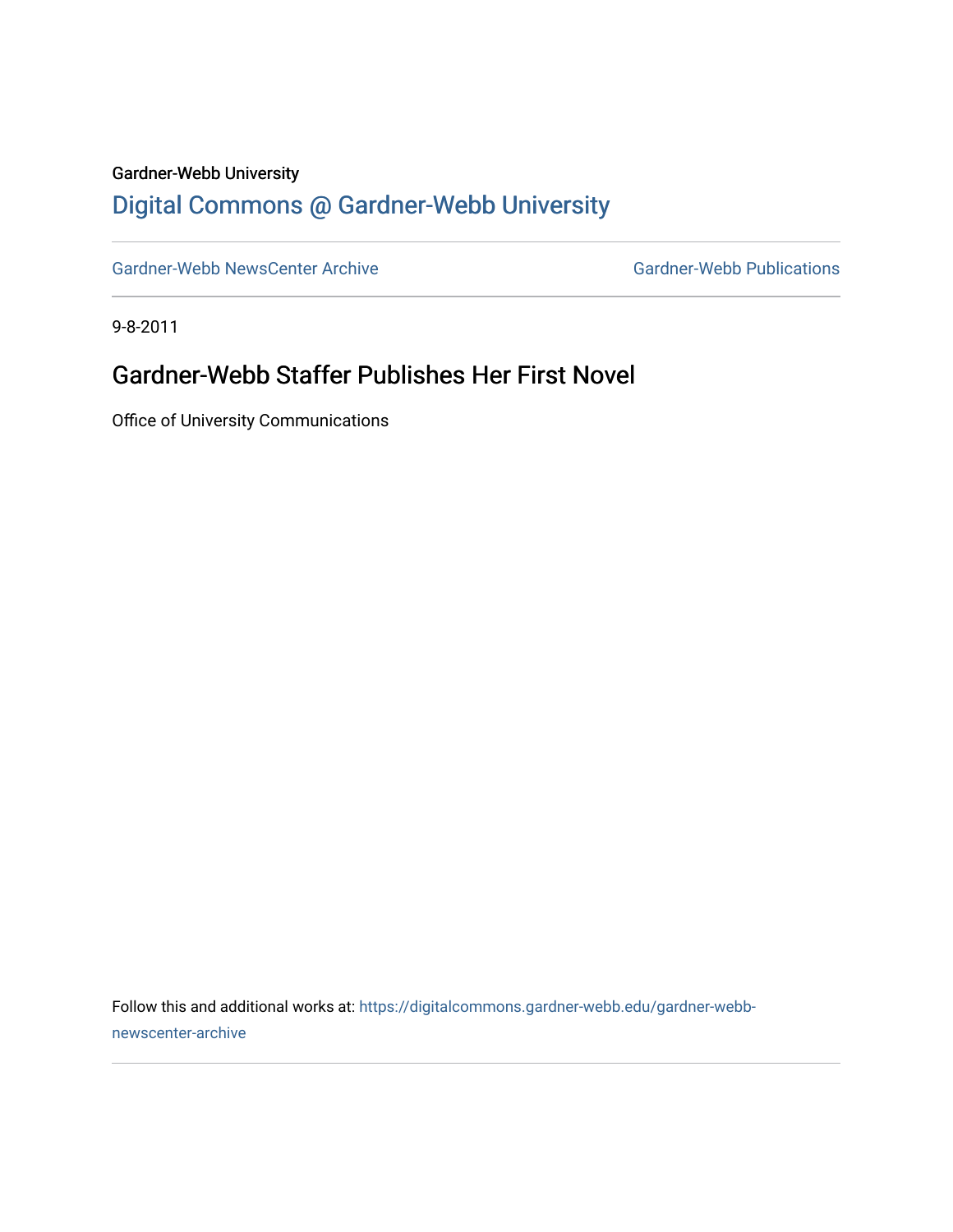# **Gardner-Webb Staffer Publishes Her First Novel**

**webpublish.gardner-webb.edu**[/newscenter/gardner-webb-staffer-publishes-her-first-novel-2/](https://webpublish.gardner-webb.edu/newscenter/gardner-webb-staffer-publishes-her-first-novel-2/)

Office of University Communications **September 8, 2011** September 8, 2011

#### *Margaret Falcon's Murder-Mystery "Triangle" Keeps Readers Guessing Until the End*

By day, she's Annette Spurling, secretary for the communication studies and social sciences departments at Gardner-Webb University. But by night, she's Margaret Falcon, horrormovie fanatic and author of the new murder-mystery "Triangle," published last month by iUniverse, Inc. A gripping suspense thriller that keeps readers guessing until the very end, "Triangle," Falcon's first novel, is the product of nearly three decades' patience and perseverance.

Falcon actually wrote the first draft of the novel in 1984, a project to keep her mind occupied during her long hours as a security guard in a four-by-six guard tower at Reliance Electric. "I was bored out of my tree," she jokes, "and as these characters came to life, they just started bugging me to put them on paper."

"Triangle" is the story of Kevin, Karen, and Tina, three college friends embroiled in a triangular relationship of danger, desire, and deceit. Kevin has loved his girlfriend Karen since they were high-schoolers, but Karen, as Falcon puts it, "has trouble being faithful." Meanwhile, torn between love and loyalty, Karen's roommate Tina is forced to hide her affections for Kevin, even while guarding the secret of Karen's illicit affairs. Soon, rumors begin to fly, tensions begin to mount, and students who interfere with Kevin and Karen's relationship begin to mysteriously drop dead, each of them brutally murdered. As Tina desperately tries to keep her secrets long enough to stay alive, Falcon keeps readers asking "who's next" and "who did it" with every terrifying turn.

Falcon says she started writing at age 10, but was devastated when a teacher carelessly lost a draft of her story, and showed no remorse for her mistake. "I was absolutely crushed," she remembers. "I couldn't bring myself to rewrite the story, and I was disappointed that my effort was taken so casually by a teacher." She was reluctant to write stories for a while afterward, but "took to keeping journals" in her free time until her passion for writing was reunited during college. She points to Margaret Mitchell and Stephen King as her favorite authors and biggest influences.

But it was her passion for 1980s horror films that really sparked her interest in writing a novel. "I was a fanatic for horror films in the '80s, and I knew all the little tricks to make people jump, to keep them looking over their shoulders. I especially loved those films that mentally jerked the rug out from under me, that maintained that suspense and kept me guessing," Falcon says. "I wanted to create my own story, and to use all those tricks that I enjoyed in those films."